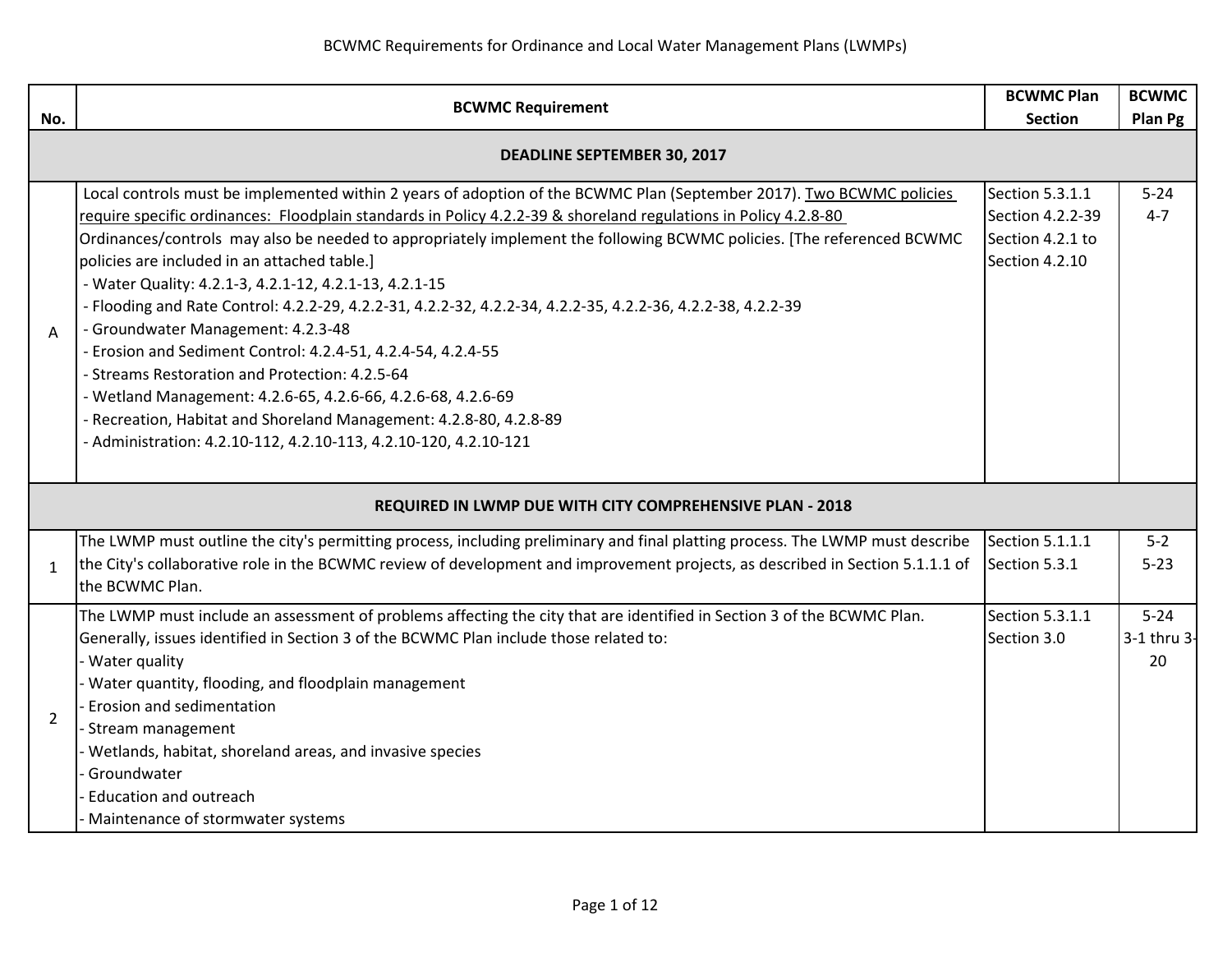| No.            | <b>BCWMC Requirement</b>                                                                                                                                                                                                                                                                                                                                                                                                                                                                                                                                                                                                                                                                                                                                                                                                                                                                                                                                                                                                                                                                                                                                                                            | <b>BCWMC Plan</b><br><b>Section</b>                   | <b>BCWMC</b><br>Plan Pg |
|----------------|-----------------------------------------------------------------------------------------------------------------------------------------------------------------------------------------------------------------------------------------------------------------------------------------------------------------------------------------------------------------------------------------------------------------------------------------------------------------------------------------------------------------------------------------------------------------------------------------------------------------------------------------------------------------------------------------------------------------------------------------------------------------------------------------------------------------------------------------------------------------------------------------------------------------------------------------------------------------------------------------------------------------------------------------------------------------------------------------------------------------------------------------------------------------------------------------------------|-------------------------------------------------------|-------------------------|
| $\overline{3}$ | The LWMP must include proposed corrective actions for issues identified in the LWMP. Proposed corrective actions must be<br>consistent with the individual and collaborative roles of the BCWMC and city. Corrective actions may include policies, action<br>items, or implementation items within the LWMP.                                                                                                                                                                                                                                                                                                                                                                                                                                                                                                                                                                                                                                                                                                                                                                                                                                                                                        | Section 5.3.1.1                                       | $5 - 24$                |
| 4              | The LWMP must describe the city's existing and proposed ordinances, permits, and procedures addressing erosion and sediment<br>control.                                                                                                                                                                                                                                                                                                                                                                                                                                                                                                                                                                                                                                                                                                                                                                                                                                                                                                                                                                                                                                                             | Section 4.2.4-<br>Policy 55                           | $4 - 10$                |
| 5              | Goals, policies, and activities (or equivalent, e.g., strategies, actions, etc.) included in the LWMP must be consistent with the<br>BCWMC goals and policies identified in Section 4 of the BCWMC Plan. Specific policies in the BCWMC Plan that should be<br>included or referenced among LWMP policies, strategies, or actions include (by BMCWC Plan policy section): [The referenced<br>BCWMC policies are included in an attached table.]<br>- Water Quality: 4.2.1-3, 4.2.1-5, 4.2.1-11, 4.2.1-12, 4.2.1-13, 4.2.1-15, 4.2.1-16<br>- Flooding and Rate Control: 4.2.2-22, 4.2.2-23, 4.2.2-24, 4.2.2-29, 4.2.2-31, 4.2.2-32, 4.2.2-34, 4.2.2-35, 4.2.2-36, 4.2.2-38, 4.2.2-<br>39<br>- Groundwater Management: 4.2.3-48, 4.2.3-50<br>- Erosion and Sediment Control: 4.2.4-51, 4.2.4-54, 4.2.4-55, 4.2.4-56<br>- Streams Restoration and Protection: 4.2.5-62, 4.2.5-64<br>- Wetland Management: 4.2.6-65, 4.2.6-66, 4.2.6-68, 4.2.6-69, 4.2.6-70, 4.2.6-72<br>- Public Ditches: 4.2.7-77<br>- Recreation, Habitat and Shoreland Management: 4.2.8-80, 4.2.8-85, 4.2.8-89<br>- Administration: 4.2.10-106, 4.2.10-112, 4.2.10-113, 4.2.10-118, 4.2.10-119, 4.2.10-120, 4.2.10-121, 4.2.10-122 | Section 5.3.1.1<br>Section 4.2.1 to<br>Section 4.2.10 | $5 - 24$                |
| 6              | The LWMP must assess the need for maintenance of local storm sewer systems under city jurisdiction, including public works<br>facilities and natural conveyance systems. The LWMP must reference the City's responsibilities related to management of local<br>storm sewer systems. [The LWMP may reference the City's MS4 permit if the current City MS4 permit clearly describes the<br>required information.]                                                                                                                                                                                                                                                                                                                                                                                                                                                                                                                                                                                                                                                                                                                                                                                    | Section 5.3.1.1<br>Section 3.8.1                      | $5 - 24$<br>$3 - 20$    |
| $\overline{7}$ | The LWMP must adopt the BCWMC waterbody classification system (Section 2.7.2.2 of the BCWMC Plan). The LMWP must<br>assess the need for a local waterbody management classification system and, if needed, correlate the system to the BCWMC<br>waterbody classification system.                                                                                                                                                                                                                                                                                                                                                                                                                                                                                                                                                                                                                                                                                                                                                                                                                                                                                                                    | Section 5.3.1.1<br>Section 4.2.1-3                    | $5 - 24$<br>$4 - 3$     |
| 8              | The LWMP must assess the need for other water quality and water quantity management programs, if necessary, in addition<br>existing programs already described in the LWMP (or included in the City's SWPPP and referenced in the LWMP).                                                                                                                                                                                                                                                                                                                                                                                                                                                                                                                                                                                                                                                                                                                                                                                                                                                                                                                                                            | Section 5.3.1.1                                       | $5 - 24$                |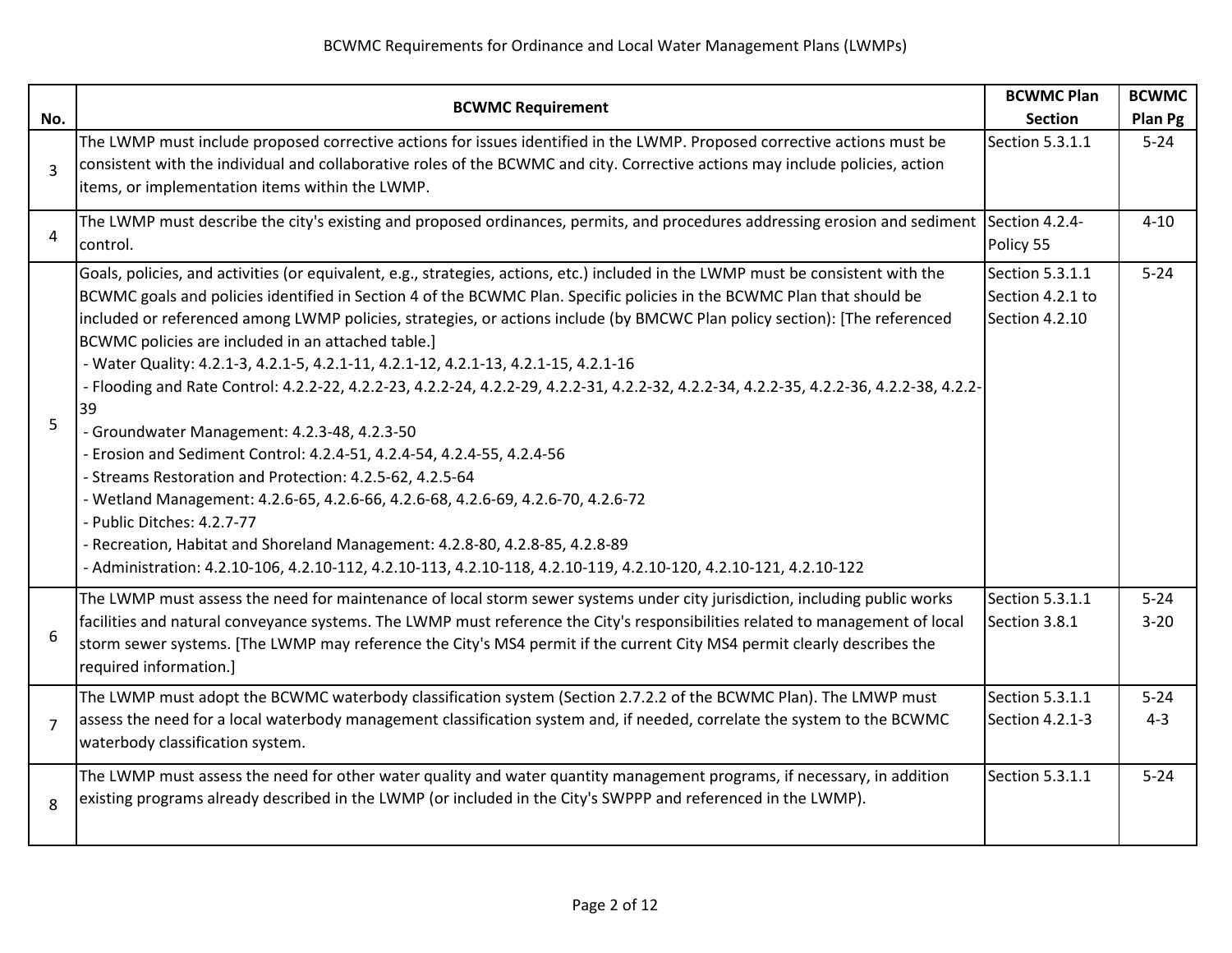|     | <b>BCWMC Requirement</b>                                                                                                                                                                                                                                                                                                                                                                                                                                                                                                                                                                                                                                                                                                                                                                                                                                                                                                                                                 |                                                           | <b>BCWMC</b> |
|-----|--------------------------------------------------------------------------------------------------------------------------------------------------------------------------------------------------------------------------------------------------------------------------------------------------------------------------------------------------------------------------------------------------------------------------------------------------------------------------------------------------------------------------------------------------------------------------------------------------------------------------------------------------------------------------------------------------------------------------------------------------------------------------------------------------------------------------------------------------------------------------------------------------------------------------------------------------------------------------|-----------------------------------------------------------|--------------|
| No. |                                                                                                                                                                                                                                                                                                                                                                                                                                                                                                                                                                                                                                                                                                                                                                                                                                                                                                                                                                          | <b>Section</b>                                            | Plan Pg      |
| 9   | The LWMP Implementation Table shall include BCWMC projects located within the City, to the extent those projects are known.                                                                                                                                                                                                                                                                                                                                                                                                                                                                                                                                                                                                                                                                                                                                                                                                                                              | Section 4.2.1-5                                           | $4 - 3$      |
| 10  | The LWMP is required to conform to Minnesota Statutes 103B.235. Minnesota Statutes 103B.235 Subd. 2 include specific<br>requirements for LWMP contents:<br>(1) describe existing and proposed physical environment<br>(1) define drainage areas and the volumes, rates, and paths of storm water runoff existing and proposed physical environment<br>(3) identify areas and elevations for stormwater storage adequate to meet performance standards established in the<br>watershed plan<br>(4) define water quality and water quality protection measures adequate to meet performance standards established in the<br>watershed plan<br>(5) identify regulated areas<br>(6) set forth an implementation program, including a description of official controls and, as appropriate, a capital<br>improvement program.                                                                                                                                                 | Section 5.3.1.1<br><b>MN Statutes</b><br>103B.235 Subd. 2 | $5 - 24$     |
|     | The LWMP is required to conform to Minnesota Rules 8410. According to Minnesota Rules 8410.0160 Subp. 3, the LWMP must<br>include:<br>A. an executive summary that summarizes the highlights of the local water plan;<br>B. appropriate water resource management-related agreements that have been entered into by the local community must be<br>summarized, including joint powers agreements related to water management that the local government unit may be party to<br>between itself and watershed management organizations, adjoining communities, or private parties;<br>C. the existing and proposed physical environment and land use must be described. Drainage areas and the volumes, rates,<br>and paths of storm water runoff must be defined. Data may be incorporated by reference;<br>D. an assessment of existing or potential water resource-related problems must be summarized for only those areas within<br>the corporate limits of the city; |                                                           |              |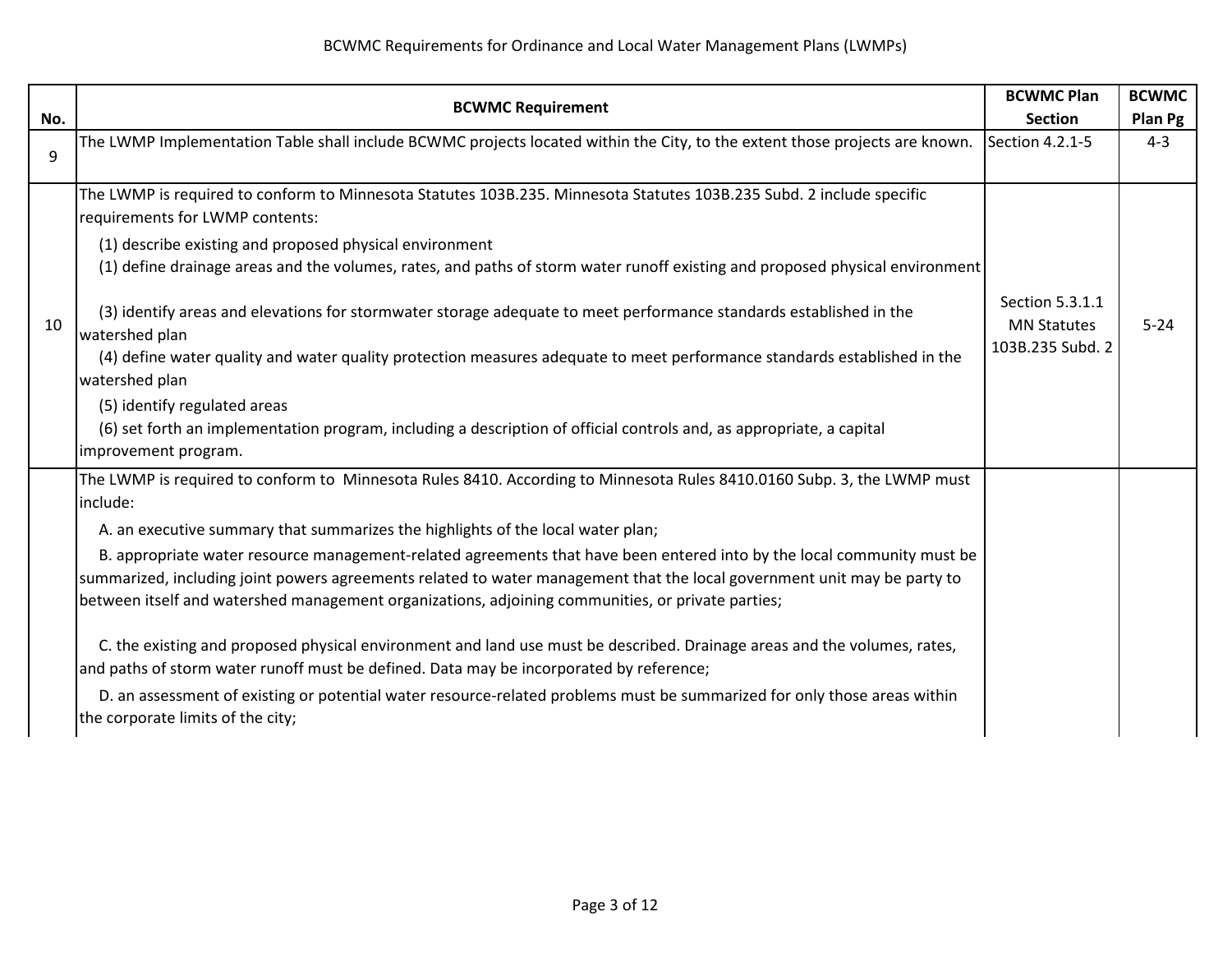|     |                                                                                                                                  |                 | <b>BCWMC</b> |
|-----|----------------------------------------------------------------------------------------------------------------------------------|-----------------|--------------|
| No. | <b>BCWMC Requirement</b>                                                                                                         | <b>Section</b>  | Plan Pg      |
|     | E. a local implementation program through the year the local water plan extends must describe nonstructural, programmatic,       | Section 5.3.1.1 |              |
| 11  | and structural solutions to issues identified in the LWMP. The program must be prioritized. The program shall:                   | <b>MN Rules</b> | $5 - 24$     |
|     | (1) include areas and elevations for storm water storage adequate to meet performance standards or official controls established | 8410.0160       |              |
|     | in WMO plans;                                                                                                                    |                 |              |
|     | (2) define water quality protection methods adequate to meet performance standards or official controls in tin WMO plans and     |                 |              |
|     | identify regulated areas;                                                                                                        |                 |              |
|     | (3) clearly define the responsibilities of the city from that of WMOs for carrying out the implementation components;            |                 |              |
|     | (4) describe official controls and any changes to official controls relative to requirements of WMO plans;                       |                 |              |
|     | (5) include a table that briefly describes each component of the implementation program and clearly details the schedule,        |                 |              |
|     | estimated cost, and funding sources for each component including annual budget totals;                                           |                 |              |
|     | (6) include a table for a capital improvement program that sets forth, by year, details of each contemplated capital improvement |                 |              |
|     | that includes the schedule, estimated cost, and funding source.                                                                  |                 |              |
|     |                                                                                                                                  |                 |              |
|     |                                                                                                                                  |                 |              |
|     |                                                                                                                                  |                 |              |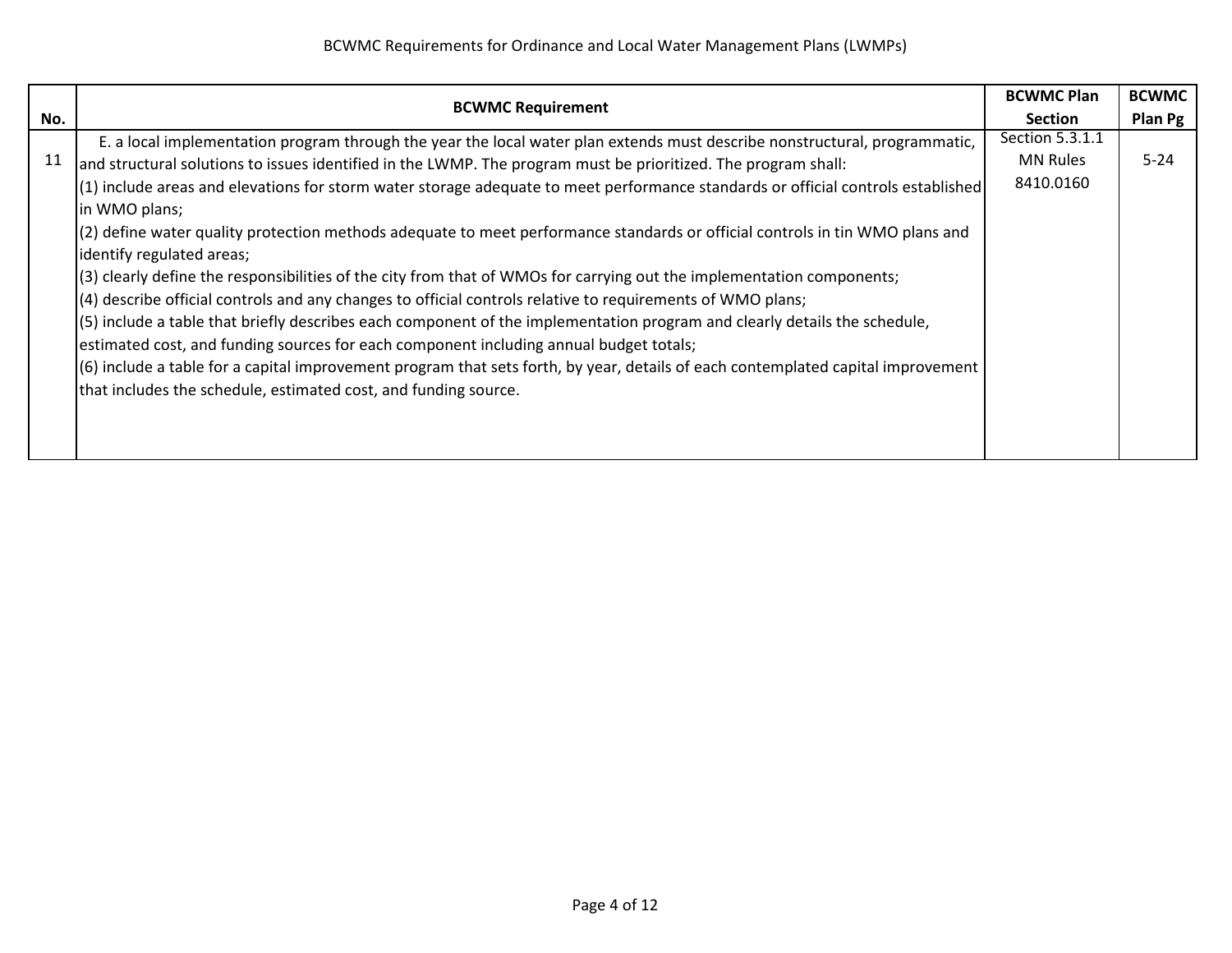| <b>BCWMC</b>    |                      |                                                                                                    | Category (performance standard, |
|-----------------|----------------------|----------------------------------------------------------------------------------------------------|---------------------------------|
| <b>Policy</b>   | <b>Plan Section-</b> |                                                                                                    | required city action/policy, or |
| <b>Category</b> | Policy No.           | <b>BCWMC Plan Policy Text</b>                                                                      | collaboration with BCWMC        |
|                 |                      |                                                                                                    | Required city action            |
| Water           |                      | Member cities shall classify other waterbodies according to the BCWMC classification system        |                                 |
| Quality         | $4.2.1 - 3$          | and include this information in their local water management plans.                                |                                 |
|                 |                      | The BCWMC and the member cities will implement the improvement options listed in the               | Required city action            |
|                 |                      | BCWMC's CIP (Table 5-3) to address the water quality of priority waterbodies based on              |                                 |
| Water           |                      | feasibility, prioritization, and available funding (see policy 110 regarding CIP prioritization    |                                 |
| Quality         | $4.2.1 - 5$          | criteria).                                                                                         |                                 |
|                 |                      | The BCWMC will coordinate monitoring efforts with other programs including:                        | City/BCWMC collaboration        |
|                 |                      | - Member city monitoring                                                                           |                                 |
|                 |                      | - Metropolitan Council Citizen Assisted Monitoring Program (CAMP) and Watershed Outlet             |                                 |
|                 |                      | Monitoring Program (WOMP)                                                                          |                                 |
|                 |                      | - Three Rivers Park District monitoring                                                            |                                 |
|                 |                      | - Minneapolis Park and Recreation Board monitoring                                                 |                                 |
|                 |                      | - Minnesota Pollution Control Agency Citizen Lake Monitoring Program (CLMP) and other              |                                 |
| Water           |                      | monitoring                                                                                         |                                 |
| Quality         | $4.2.1 - 11$         | - Hennepin County River Watch Program                                                              |                                 |
|                 |                      |                                                                                                    | Performance standard            |
|                 |                      | The BCWMC requires all stormwater to be treated in accordance with the MPCA's Minimal              |                                 |
|                 |                      | Impact Design Standards (MIDS) performance goal for new development, redevelopment, and            |                                 |
|                 |                      | linear projects. If the MIDS performance goal is not feasible and/or is not allowed for a proposed |                                 |
| Water           |                      | project, then the project proposer must implement the MIDS flexible treatment options, as          |                                 |
| Quality         | $4.2.1 - 12$         | shown in the MIDS Design Sequence Flow Chart, or BCWMC approved alternative.                       |                                 |
|                 |                      |                                                                                                    | Performance standard            |
|                 |                      | The BCWMC will review projects and developments to evaluate compliance with the MPCA's             |                                 |
|                 |                      | Minimal Impact Design Standards (MIDS) performance goals, triggers, and flexible treatment         |                                 |
|                 |                      | options (which are adopted by the Commission as BCWMC water quality management                     |                                 |
|                 |                      | standards) if the projects are located in member cities that have not adopted the MIDS             |                                 |
|                 |                      | performance goals, triggers, and flexible treatment options, or at the request of the member       |                                 |
|                 |                      | city. For projects located in member cities that have adopted the MIDS performance goals,          |                                 |
|                 |                      | triggers, and flexible treatment options, the member cities shall review projects for              |                                 |
| Water           |                      | conformance with MIDS water quality treatments standards, unless Commission review is              |                                 |
| Quality         | $4.2.1 - 13$         | requested by the member cities.                                                                    |                                 |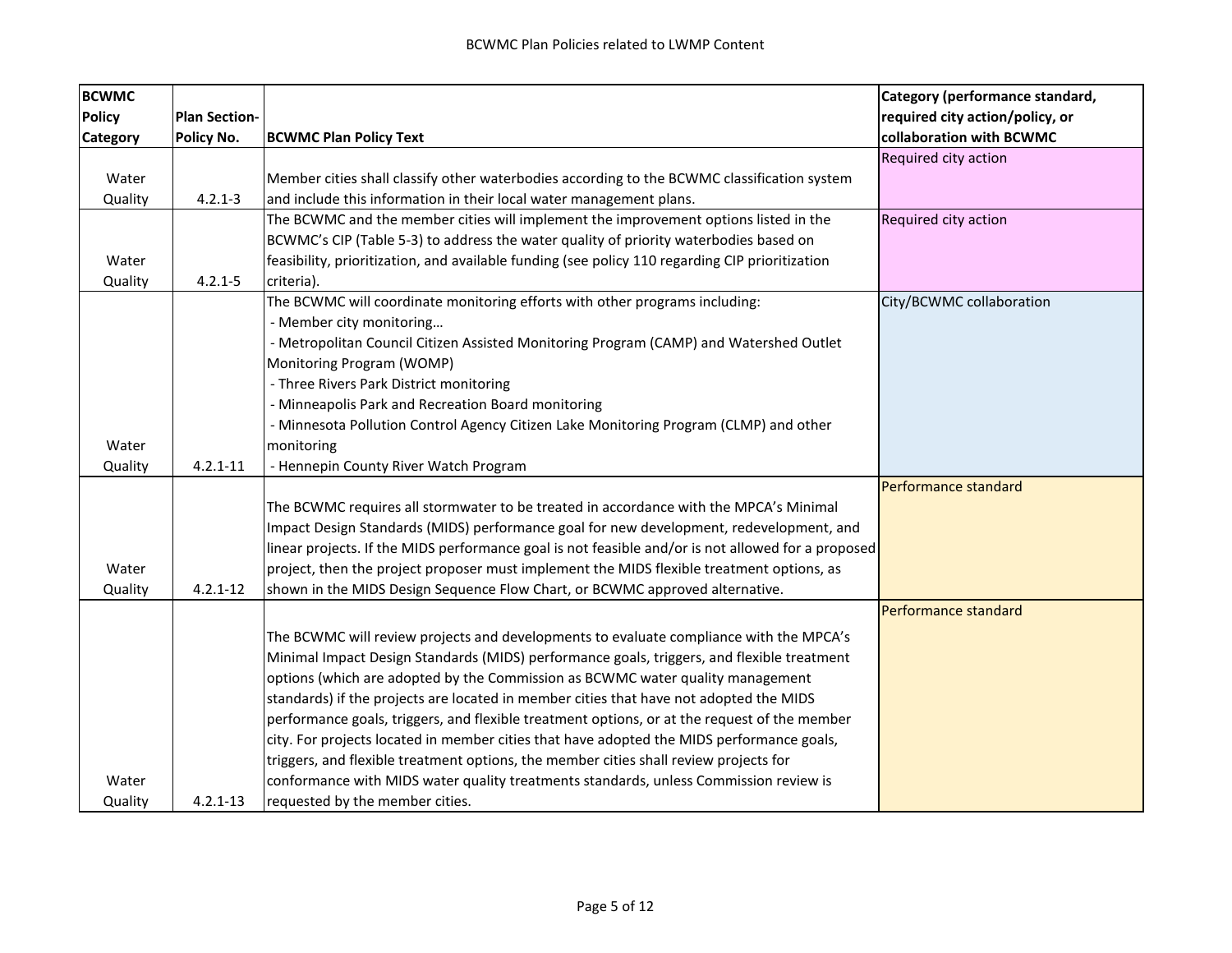| <b>BCWMC</b>  |                      |                                                                                                                   | Category (performance standard, |
|---------------|----------------------|-------------------------------------------------------------------------------------------------------------------|---------------------------------|
| <b>Policy</b> | <b>Plan Section-</b> |                                                                                                                   | required city action/policy, or |
| Category      | Policy No.           | <b>BCWMC Plan Policy Text</b>                                                                                     | collaboration with BCWMC        |
|               |                      |                                                                                                                   | Required city action            |
| Water         |                      | Member cities shall not allow the drainage of sanitary sewage or non-permitted industrial                         |                                 |
| Quality       | $4.2.1 - 15$         | wastes onto any land or into any watercourse or storm sewer discharging into Bassett Creek.                       |                                 |
|               |                      |                                                                                                                   | Required city action            |
|               |                      | The BCWMC will maintain a water quality model (e.g., P8) for the watershed. Each year,                            |                                 |
|               |                      | member cities shall provide the BCWMC with plans for BMPs constructed within their city. The                      |                                 |
|               |                      | BCWMC will update the model annually to incorporate completed BCWMC capital                                       |                                 |
|               |                      | improvements and BMP information provided by the member cities. The BCWMC will develop a                          |                                 |
| Water         |                      | summary report of the water quality model results and provide that report to the member cities                    |                                 |
| Quality       | $4.2.1 - 16$         | to assist in their MS4 reporting.                                                                                 |                                 |
|               |                      |                                                                                                                   | City/BCWMC collaboration        |
|               |                      | During the first five years of Plan implementation, the BCWMC will work with the member cities                    |                                 |
| Flooding and  |                      | to determine responsibilities for major rehabilitation and replacement of the BCWMC Flood                         |                                 |
| Rate Control  | $4.2.2 - 22$         | Control Project features and establish the associated funding mechanisms.                                         |                                 |
|               |                      |                                                                                                                   | Required city action            |
|               |                      | The BCWMC will finance major maintenance and repair of water level control and conveyance                         |                                 |
|               |                      | structures that were part of the original BCWMC Flood Control Project on the same basis as the                    |                                 |
| Flooding and  |                      | original project. New road crossings of the creek that were installed as part of the project will be              |                                 |
| Rate Control  | $4.2.2 - 23$         | maintained by the city where the structure is located.                                                            |                                 |
|               |                      | Member cities shall be responsible for routine maintenance and repair of BCWMC Flood Control Required city action |                                 |
|               |                      | Project structures located within each city. Each member city shall be responsible for routine                    |                                 |
| Flooding and  |                      | cleaning, including removal of debris, brushing, and tree removal from the BCWMC Flood                            |                                 |
| Rate Control  | $4.2.2 - 24$         | Control Project features located within their city.                                                               |                                 |
|               |                      |                                                                                                                   | Performance standard            |
|               |                      | The member cities must implement the BCWMC's development policies, including minimum                              |                                 |
|               |                      | building elevations of at least 2 feet above the 100-year flood level for new and redeveloped                     |                                 |
| Flooding and  |                      | structures, as outlined in the BCWMC's Requirements for Improvements and Development                              |                                 |
| Rate Control  | $4.2.2 - 29$         | Proposals document (BCWMC, 2015, as revised).                                                                     |                                 |
|               |                      | The BCWMC and member cities must require rate control in conformance with the Flood                               | Performance standard            |
|               |                      | Control Project system design and this Plan.                                                                      |                                 |
|               |                      | The BCWMC requires cities to manage stormwater runoff so that future peak flow rates leaving                      |                                 |
| Flooding and  |                      | development and redevelopment sites are equal to or less than existing rates for the 2-year, 10-                  |                                 |
| Rate Control  | $4.2.2 - 31$         | year, and 100-year events.                                                                                        |                                 |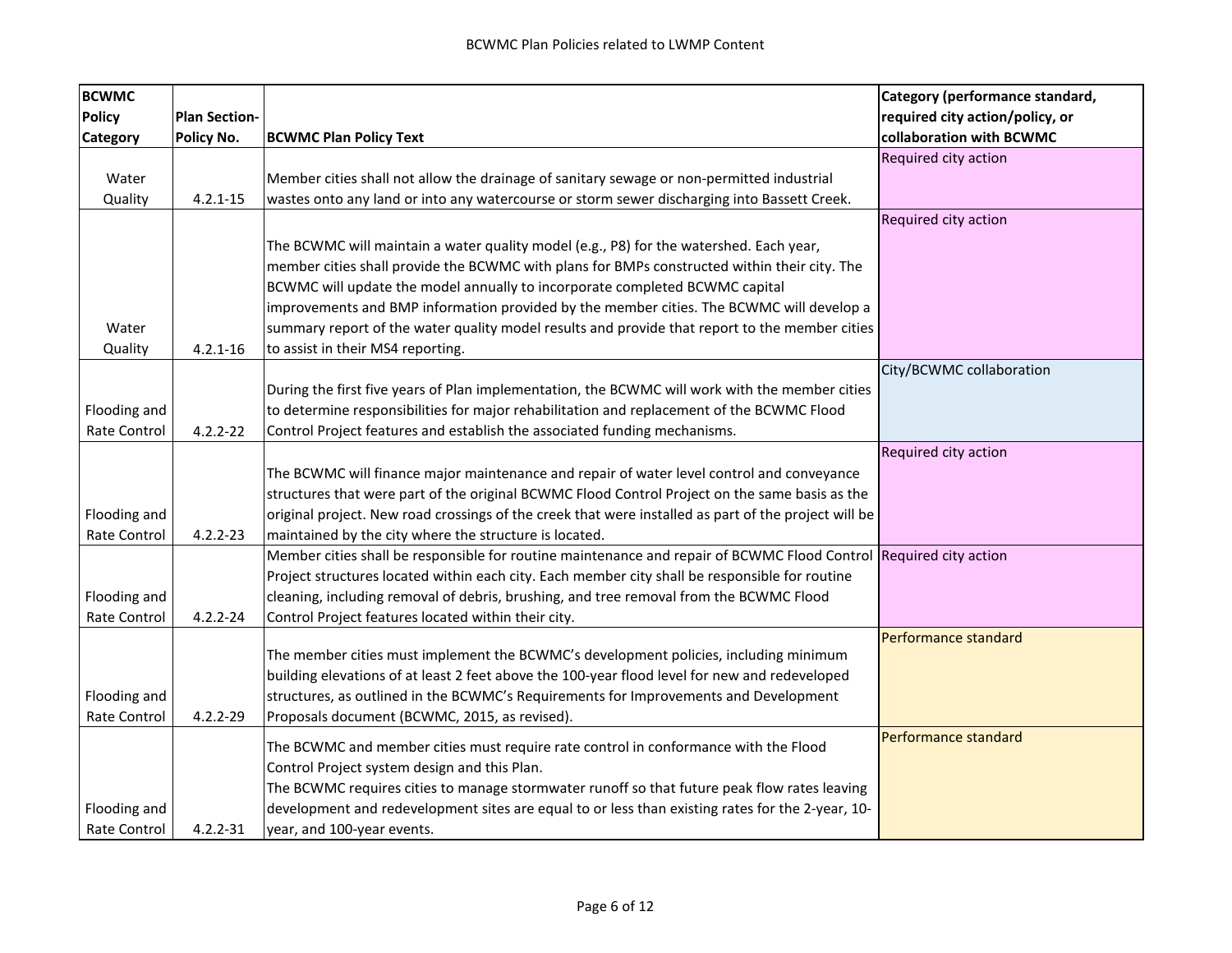| <b>BCWMC</b>  |                      |                                                                                                   | Category (performance standard, |
|---------------|----------------------|---------------------------------------------------------------------------------------------------|---------------------------------|
| <b>Policy</b> | <b>Plan Section-</b> |                                                                                                   | required city action/policy, or |
| Category      | Policy No.           | <b>BCWMC Plan Policy Text</b>                                                                     | collaboration with BCWMC        |
|               |                      |                                                                                                   | Performance standard            |
|               |                      |                                                                                                   |                                 |
|               |                      | The BCWMC requires the retention of on-site runoff from development and redevelopment             |                                 |
|               |                      | projects consistent with the MPCA's Minimal Impact Design Standards (MIDS) performance            |                                 |
|               |                      | goals. These include the retention of:                                                            |                                 |
|               |                      | - 1.1 inches of runoff from impervious areas for new development creating more than 1 acre of     |                                 |
|               |                      | new impervious area                                                                               |                                 |
|               |                      | -1.1 inches of runoff from new or fully reconstructed impervious areas for redevelopment          |                                 |
|               |                      | creating one or more acres of new or fully redeveloped impervious area                            |                                 |
|               |                      | - 0.55 inches of runoff from new or fully reconstructed impervious areas for linear projects      |                                 |
|               |                      | creating one or more acres of new or fully redeveloped impervious area (or 1.1 inches from the    |                                 |
|               |                      | net increase in impervious area, whichever is greater)                                            |                                 |
|               |                      | - If an applicant is unable to achieve the performance goals due to site restrictions, the MIDS   |                                 |
|               |                      | flexible treatment options approach shall be used, following the MIDS design sequence flow        |                                 |
|               |                      | chart.                                                                                            |                                 |
|               |                      | For all other projects, the BCWMC encourages the use of infiltration, filtration, or other        |                                 |
| Flooding and  |                      | abstraction of runoff from impervious areas for all development and redevelopment projects as     |                                 |
| Rate Control  | $4.2.2 - 32$         | a best practice to reduce stormwater runoff.                                                      |                                 |
|               |                      |                                                                                                   | Performance standard            |
|               |                      | The BCWMC will allow only those land uses in the BCWMC-established floodplain that will not       |                                 |
|               |                      | be damaged by floodwaters and will not increase flooding. Allowable types of land use that are    |                                 |
| Flooding and  |                      | consistent with the floodplain include recreation areas, parking lots, temporary excavation and   |                                 |
| Rate Control  | $4.2.2 - 34$         | storage areas, public utility lines, agriculture, and other open spaces.                          |                                 |
|               |                      |                                                                                                   | Performance standard            |
| Flooding and  |                      | The BCWMC prohibits the construction of basements in the floodplain; construction of all other    |                                 |
| Rate Control  | $4.2.2 - 35$         | infrastructure within the floodplain is subject to BCWMC review and approval.                     |                                 |
|               |                      |                                                                                                   | Performance standard            |
| Flooding and  |                      | The BCWMC prohibits permanent storage piles, fences and other obstructions in the floodplain      |                                 |
| Rate Control  | $4.2.2 - 36$         | that would collect debris or restrict flood flows.                                                |                                 |
|               |                      |                                                                                                   | Performance standard            |
|               |                      | The BCMWC requires that projects within the floodplain maintain no net loss in floodplain         |                                 |
|               |                      | storage and no increase in flood level any point along the trunk system. The BCWMC prohibits      |                                 |
| Flooding and  |                      | expansion of existing non-conforming land uses within the floodplain unless they are fully flood- |                                 |
| Rate Control  | $4.2.2 - 38$         | proofed in accordance with codes and regulations.                                                 |                                 |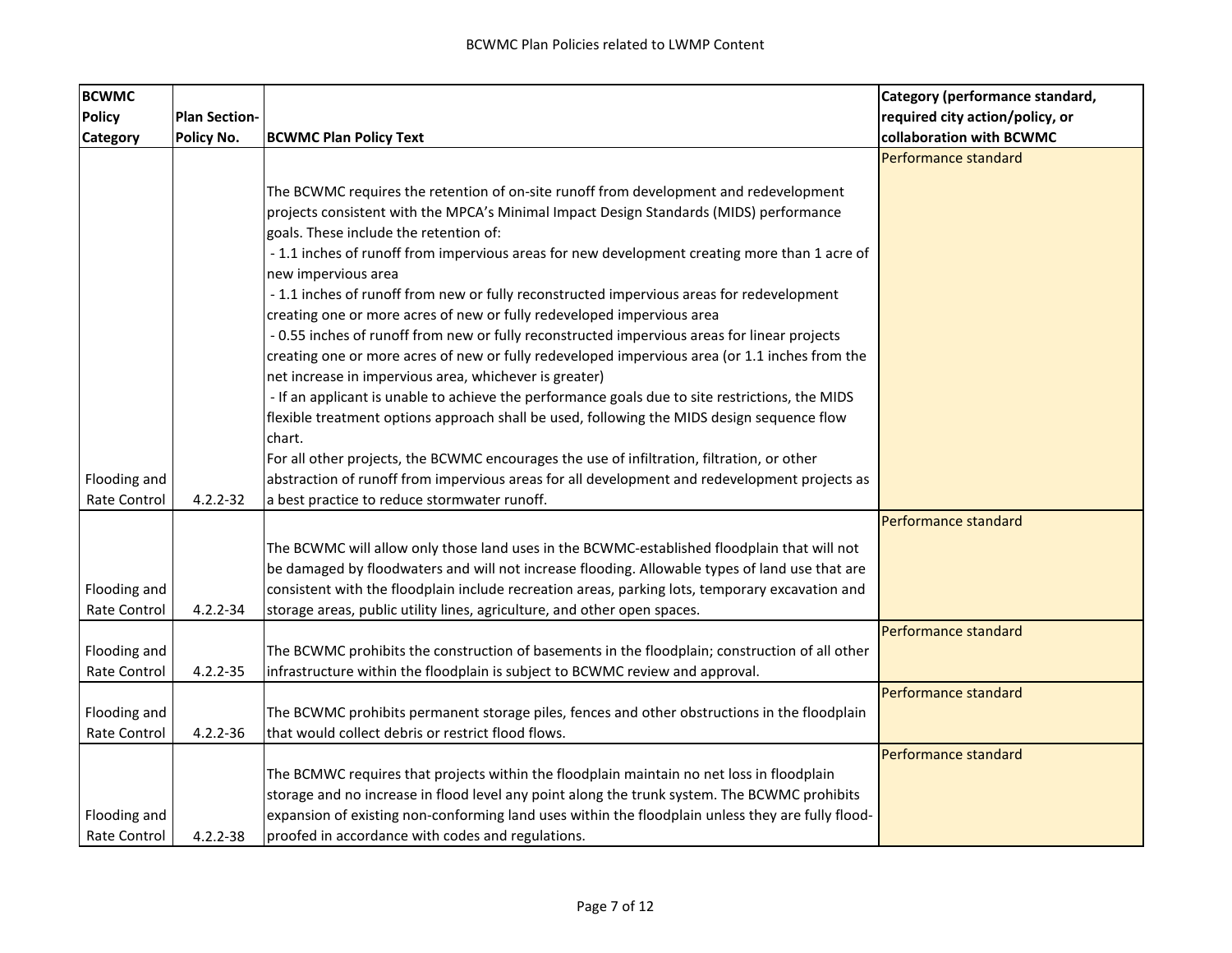| <b>BCWMC</b>    |                      |                                                                                                | Category (performance standard, |
|-----------------|----------------------|------------------------------------------------------------------------------------------------|---------------------------------|
| <b>Policy</b>   | <b>Plan Section-</b> |                                                                                                | required city action/policy, or |
| <b>Category</b> | Policy No.           | <b>BCWMC Plan Policy Text</b>                                                                  | collaboration with BCWMC        |
|                 |                      |                                                                                                | Required city action            |
| Flooding and    |                      | The BCWMC requires member cities to maintain ordinances that are consistent with BCMWC         |                                 |
| Rate Control    | $4.2.2 - 39$         | floodplain standards. Member cities must submit ordinances to the BCWMC for review.            |                                 |
|                 |                      |                                                                                                | Performance standard            |
|                 |                      |                                                                                                |                                 |
|                 |                      | To protect groundwater quality, the BCWMC requires infiltration practices to be implemented in |                                 |
|                 |                      | accordance with the following guidance for determining the feasibility of infiltration:        |                                 |
|                 |                      | - NPDES General Construction Stormwater Permit (2013, as amended)                              |                                 |
|                 |                      | - Minimal Impact Design Standards (MIDS) Design Sequence Flow Chart (2013, as amended)         |                                 |
|                 |                      | - Minnesota Department of Health's Evaluating Proposed Stormwater Infiltration Projects in     |                                 |
|                 |                      | Vulnerable Wellhead Protection Areas (MDH, 2007)                                               |                                 |
|                 |                      | The BCWMC recommends that infiltration practices be designed with consideration for the        |                                 |
|                 |                      | following guidance:                                                                            |                                 |
|                 |                      | - BCWMC's Requirements for Improvements and Development Proposals (BCWMC, 2015, as             |                                 |
|                 |                      | revised)                                                                                       |                                 |
| Ground-         |                      | - Minnesota Pollution Control Agency's Minnesota Stormwater Manual                             |                                 |
| water           | $4.2.3 - 48$         | (http://stormwater.pca.state.mn.us/index.php/Main_Page)                                        |                                 |
| Ground-         |                      |                                                                                                | Required city action            |
| water           | $4.2.3 - 50$         | Member cities shall share groundwater elevation data, where available, with the BCWMC.         |                                 |
|                 |                      |                                                                                                | Performance standard            |
|                 |                      | Member cities shall continue managing erosion and sediment control permitting programs and     |                                 |
|                 |                      | ordinances as required by their NPDES MS4 permit and the NDPES Construction Stormwater         |                                 |
|                 |                      | General Permit. These programs must address:                                                   |                                 |
| Erosion and     |                      | - Permitting and inspection of erosion controls                                                |                                 |
| Sediment        |                      | - Erosion and sediment control at individual building sites                                    |                                 |
| Control         | $4.2.4 - 51$         | - Requirements and procedures for reviewing, approving, and enforcing erosion control plans    |                                 |
|                 |                      |                                                                                                | Required city action            |
|                 |                      | Member cities shall perform regular erosion and sediment control inspections for projects      |                                 |
| Erosion and     |                      | triggering BCWMC review and subject to BCWMC erosion and sediment control standards. The       |                                 |
| Sediment        |                      | member cities will annually report to the BCWMC regarding compliance with BCWMC standards      |                                 |
| Control         | 4.2.4-54             | as part of annual MS4 reporting or as requested by the Commission.                             |                                 |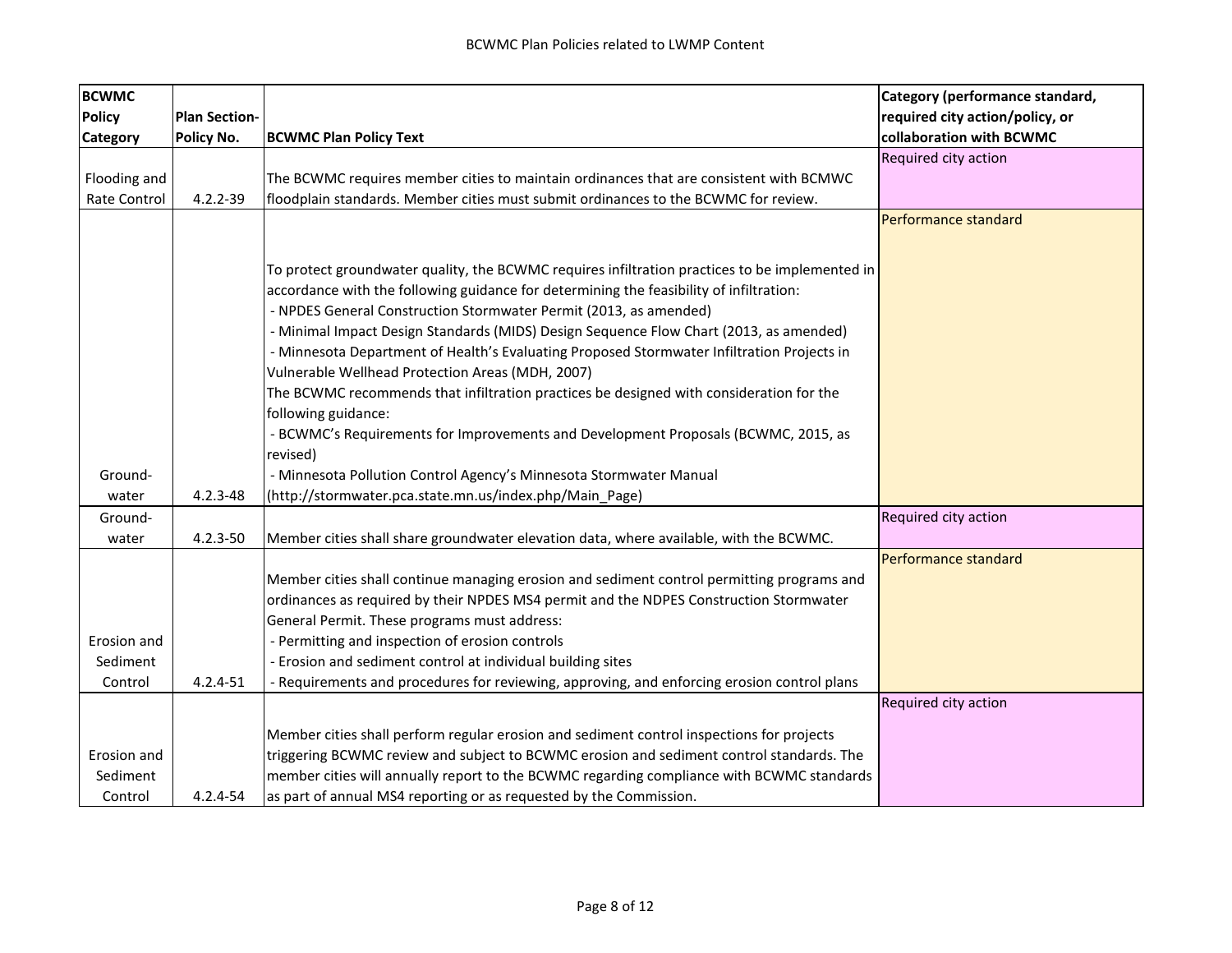| <b>BCWMC</b>   |                      |                                                                                                        | Category (performance standard, |
|----------------|----------------------|--------------------------------------------------------------------------------------------------------|---------------------------------|
| <b>Policy</b>  | <b>Plan Section-</b> |                                                                                                        | required city action/policy, or |
| Category       | Policy No.           | <b>BCWMC Plan Policy Text</b>                                                                          | collaboration with BCWMC        |
|                |                      |                                                                                                        | Required city action            |
|                |                      | The BCWMC requires local water management plans to describe existing and proposed city                 |                                 |
|                | 4.2.4-55             | ordinances, permits, and procedures addressing erosion and sediment control.                           |                                 |
|                |                      |                                                                                                        | City/BCWMC collaboration        |
|                |                      | The BCWMC will work with member cities to evaluate end-of-pipe sediment sources and                    |                                 |
| Erosion and    |                      | controls. Following adequate source control, the BCWMC may fund removal of end-of-pipe                 |                                 |
| Sediment       |                      | sediment deltas downstream of intercommunity watersheds, or facilitate collaboration among             |                                 |
| Control        | 4.2.4-56             | responsible parties to remove these deltas.                                                            |                                 |
|                |                      | The member cities are responsible for funding maintenance and repairs that are primarily               | Required city action            |
| Streams        | $4.2.5 - 62$         | aesthetic improvements.                                                                                |                                 |
|                |                      |                                                                                                        | Performance standard            |
|                |                      | Member cities shall maintain and enforce buffer requirements adjacent to priority streams for          |                                 |
|                |                      | projects that will result in more than 200 yards of cut or fill, or more than 10,000 square feet of    |                                 |
|                |                      | land disturbance. Buffer widths adjacent to priority streams must be at least 10 feet or 25            |                                 |
|                |                      | percent of the distance between the ordinary high water level and the nearest existing                 |                                 |
|                |                      | structure, whichever is less.                                                                          |                                 |
|                |                      |                                                                                                        |                                 |
|                |                      | Allowable land uses, and vegetative criteria for buffers are specified in the BCWMC's                  |                                 |
|                |                      | Requirements for Development and Redevelopment (BCWMC, 2015, as amended). Member                       |                                 |
|                |                      | cities may allow exemptions for public recreational facilities parallel to the shoreline (e.g. trails) |                                 |
| <b>Streams</b> | $4.2.5 - 64$         | up to 20 feet in width, with that width being added to the required buffer width.                      |                                 |
|                |                      |                                                                                                        | Required city action            |
|                |                      |                                                                                                        |                                 |
|                |                      | The BCWMC requires member cities to inventory, classify and determine the functions and                |                                 |
|                |                      | values of wetlands, either through a comprehensive wetland management plan or as required              |                                 |
|                |                      | by the Wetland Conservation Act (WCA).                                                                 |                                 |
|                |                      | Member cities shall maintain a database of wetland functions and values assessment results.            |                                 |
|                |                      | The BCWMC encourages member cities to complete comprehensive wetland management plans                  |                                 |
|                |                      | as part of their local water management plan or as an implementation task identified in their          |                                 |
|                |                      | local water management plan. Completed comprehensive wetland management plans shall be                 |                                 |
| Wetlands       | $4.2.6 - 65$         | submitted to the BCWMC for review and comment.                                                         |                                 |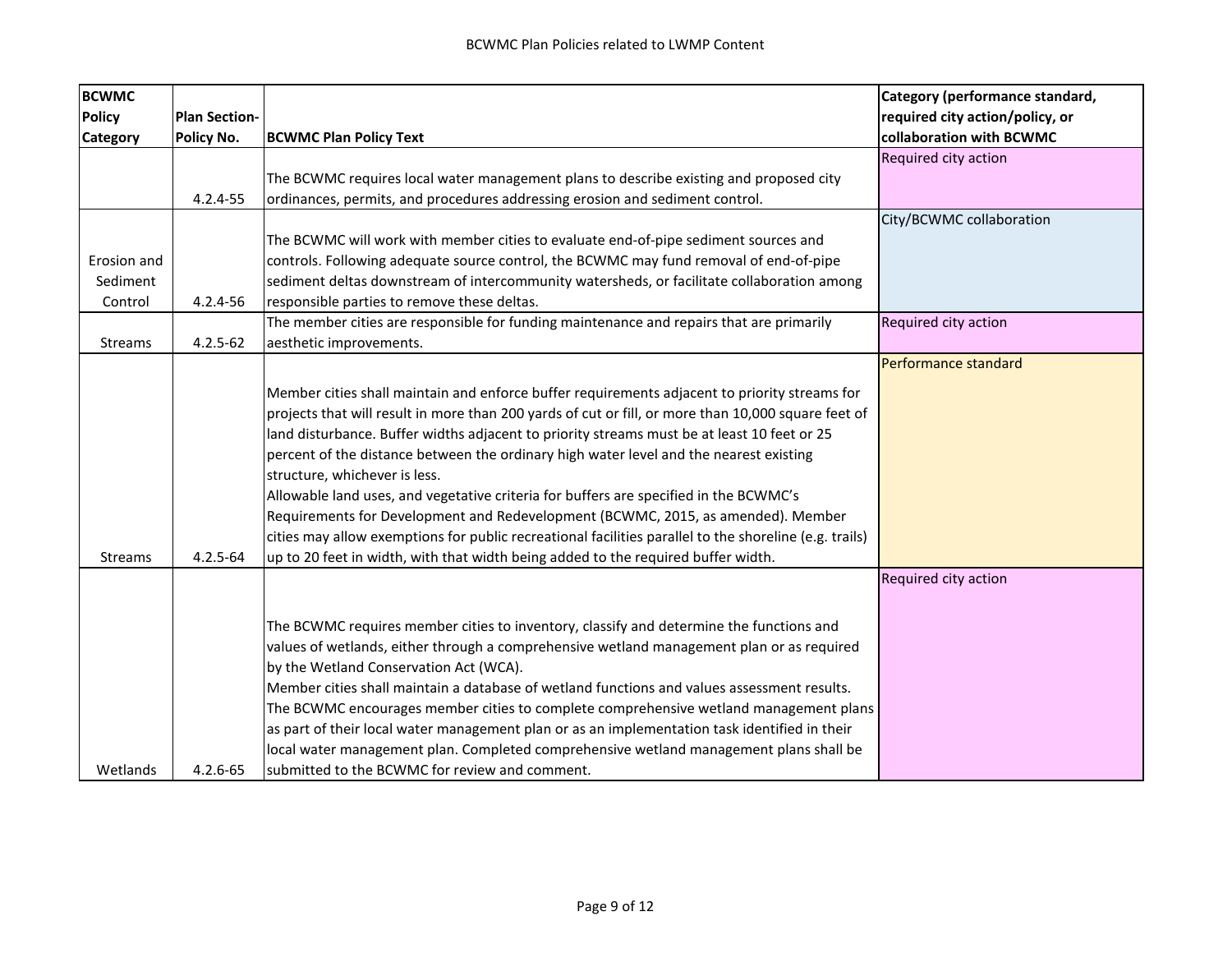| <b>BCWMC</b>  |                      |                                                                                                 | Category (performance standard, |
|---------------|----------------------|-------------------------------------------------------------------------------------------------|---------------------------------|
| <b>Policy</b> | <b>Plan Section-</b> |                                                                                                 | required city action/policy, or |
| Category      | Policy No.           | <b>BCWMC Plan Policy Text</b>                                                                   | collaboration with BCWMC        |
|               |                      |                                                                                                 | Performance standard            |
|               |                      | The BCWMC requires member cities to develop and implement wetland protection ordinances         |                                 |
|               |                      | that consider the results of wetland functions and values assessments, and are based on         |                                 |
|               |                      | comprehensive wetland management plans, if available. For wetlands classified as Preserve or    |                                 |
|               |                      | Manage 1, member cities shall implement standards for bounce, inundation, and runout control    |                                 |
|               |                      | that are similar to BWSR guidance; member cities are encouraged to apply standards for other    |                                 |
| Wetlands      | 4.2.6-66             | wetland classifications.                                                                        |                                 |
|               |                      |                                                                                                 | Performance standard            |
|               |                      |                                                                                                 |                                 |
|               |                      |                                                                                                 |                                 |
|               |                      |                                                                                                 |                                 |
|               |                      | Member cities shall maintain and enforce buffer requirements for projects containing more than  |                                 |
|               |                      | one acre of new or redeveloped impervious area. Average minimum buffer widths are required      |                                 |
|               |                      | according to the MnRAM classification (or similar classification system):                       |                                 |
|               |                      | - An average of 75 feet and minimum of 50 feet from the edge of wetlands classified as Preserve |                                 |
|               |                      | - An average of 50 feet and minimum of 30 feet from the edge of wetlands classified as Manage   |                                 |
|               |                      |                                                                                                 |                                 |
|               |                      | - An average of 25 feet and minimum of 15 feet from the edge of wetlands classified as Manage   |                                 |
|               |                      | 2 or 3.                                                                                         |                                 |
|               |                      | Allowable land uses and vegetative criteria for buffers are specified in the BCWMC's            |                                 |
|               |                      | Requirements for Development and Redevelopment (BCWMC, 2015, as amended).                       |                                 |
|               |                      | Member cities may allow exemptions for public recreational facilities parallel to the shoreline |                                 |
| Wetlands      | $4.2.6 - 68$         | (e.g. trails) up to 20 feet in width, with that width being added to the required buffer width. |                                 |
|               |                      | The member cities are required to manage wetlands in accordance with the WCA. The BCWMC         | Required city action            |
|               |                      | will assist the member cities with managing wetlands in accordance with the WCA, as requested.  |                                 |
| Wetlands      | 4.2.6-69             | The MnDOT is the LGU within its right-of-ways.                                                  |                                 |
|               |                      |                                                                                                 | Required city action            |
|               |                      | The BCWMC will serve as the local governmental unit (LGU) responsible for administering the     |                                 |
| Wetlands      | 4.2.6-70             | WCA for member cities, as requested (currently Medicine Lake, Robbinsdale, and St. Louis Park). |                                 |
|               |                      |                                                                                                 | Required city action            |
|               |                      | The BCWMC requires that member cities annually inspect wetlands classified as Preserve for      |                                 |
|               |                      | terrestrial and emergent aquatic invasive vegetation, such as buckthorn and purple loosestrife, |                                 |
| Wetlands      | $4.2.6 - 72$         | and attempt to control or treat invasive species, where feasible.                               |                                 |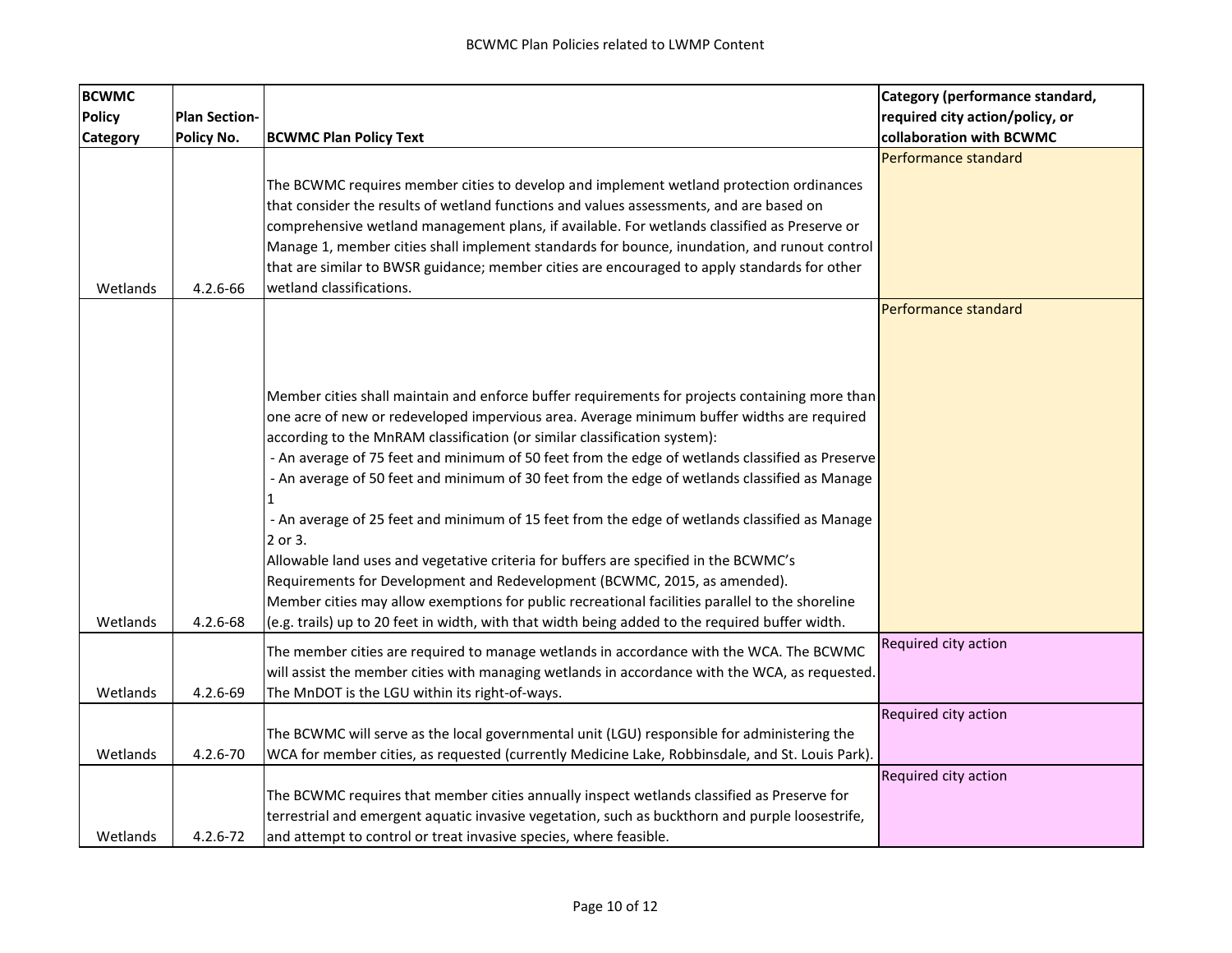| <b>BCWMC</b>                             |                      |                                                                                                                                                                                                                                                                                                                                              | Category (performance standard, |
|------------------------------------------|----------------------|----------------------------------------------------------------------------------------------------------------------------------------------------------------------------------------------------------------------------------------------------------------------------------------------------------------------------------------------|---------------------------------|
| <b>Policy</b>                            | <b>Plan Section-</b> |                                                                                                                                                                                                                                                                                                                                              | required city action/policy, or |
| <b>Category</b>                          | Policy No.           | <b>BCWMC Plan Policy Text</b>                                                                                                                                                                                                                                                                                                                | collaboration with BCWMC        |
| <b>Public Ditches</b>                    | $4.2.7 - 77$         | The BCWMC will manage abandoned or transferred public ditches that are part of the trunk<br>system consistent with the policies of this Plan. Member cities will be responsible for<br>management of abandoned or transferred public ditches that are not on the trunk system, but<br>are currently part of their municipal drainage system. | Required city action            |
| Recreation,                              |                      |                                                                                                                                                                                                                                                                                                                                              | Required city action            |
| Habitat, and<br>Shoreland                | 4.2.8-80             | The member cities are responsible for shoreland regulation and are required to adopt MDNR-<br>approved shoreland ordinances, in accordance with the MDNR's priority phasing list.                                                                                                                                                            |                                 |
| Recreation,<br>Habitat, and<br>Shoreland | 4.2.8-85             | Member cities shall consider opportunities to maintain, enhance, or provide new open spaces<br>and/or habitat as part of wetland creation or restoration, stormwater facility construction,<br>development, redevelopment, or other appropriate projects.                                                                                    | Required city action            |
| Recreation,<br>Habitat, and<br>Shoreland | 4.2.8-89             | Member cities shall adopt State buffer and/or shoreland management requirements for public<br>waters in incorporated areas, if and when they are promulgated.                                                                                                                                                                                | Required city action            |
| Admin.                                   | 4.2.10-106           | The BCWMC will review local water management plans for compliance with this Plan's goals and City/BCWMC collaboration<br>policies.                                                                                                                                                                                                           |                                 |
| Admin.                                   | 4.2.10-112           | The BCWMC may review proposed changes to member city development regulations (e.g.,<br>zoning and subdivision ordinances) at its discretion or the request of the member cities.                                                                                                                                                             | City/BCWMC collaboration        |
| Admin.                                   | 4.2.10-113           | Member cities must inform the BCWMC regarding updates to city ordinances or comprehensive<br>plans that will affect stormwater management. Stormwater management elements of the<br>member cities' comprehensive plans must conform to the BCWMC Plan.                                                                                       | Required city action            |
| Admin.                                   | 4.2.10-118           | The BCWMC will assist member cities in resolving watershed management disputes, as<br>requested. The BCWMC will follow the dispute resolution procedure described in Section 5.1.1.5<br>of this Plan.                                                                                                                                        | City/BCWMC collaboration        |
| Admin.                                   | 4.2.10-119           | The BCWMC will maintain a Technical Advisory Committee (TAC) to promote communication<br>and cooperation between the BCWMC and member cities. Member cities shall appoint a<br>technical advisor to the TAC and encourage the technical advisor to attend BCMWC meetings.                                                                    | Required city action            |
| Admin.                                   | 4.2.10-120           | The BCWMC will continue to rely on member cities to implement the BCWMC's policies at the<br>time of development and redevelopment. Member cities shall inform developers and other<br>project applicants regarding BCWMC requirements.                                                                                                      | Performance standard            |